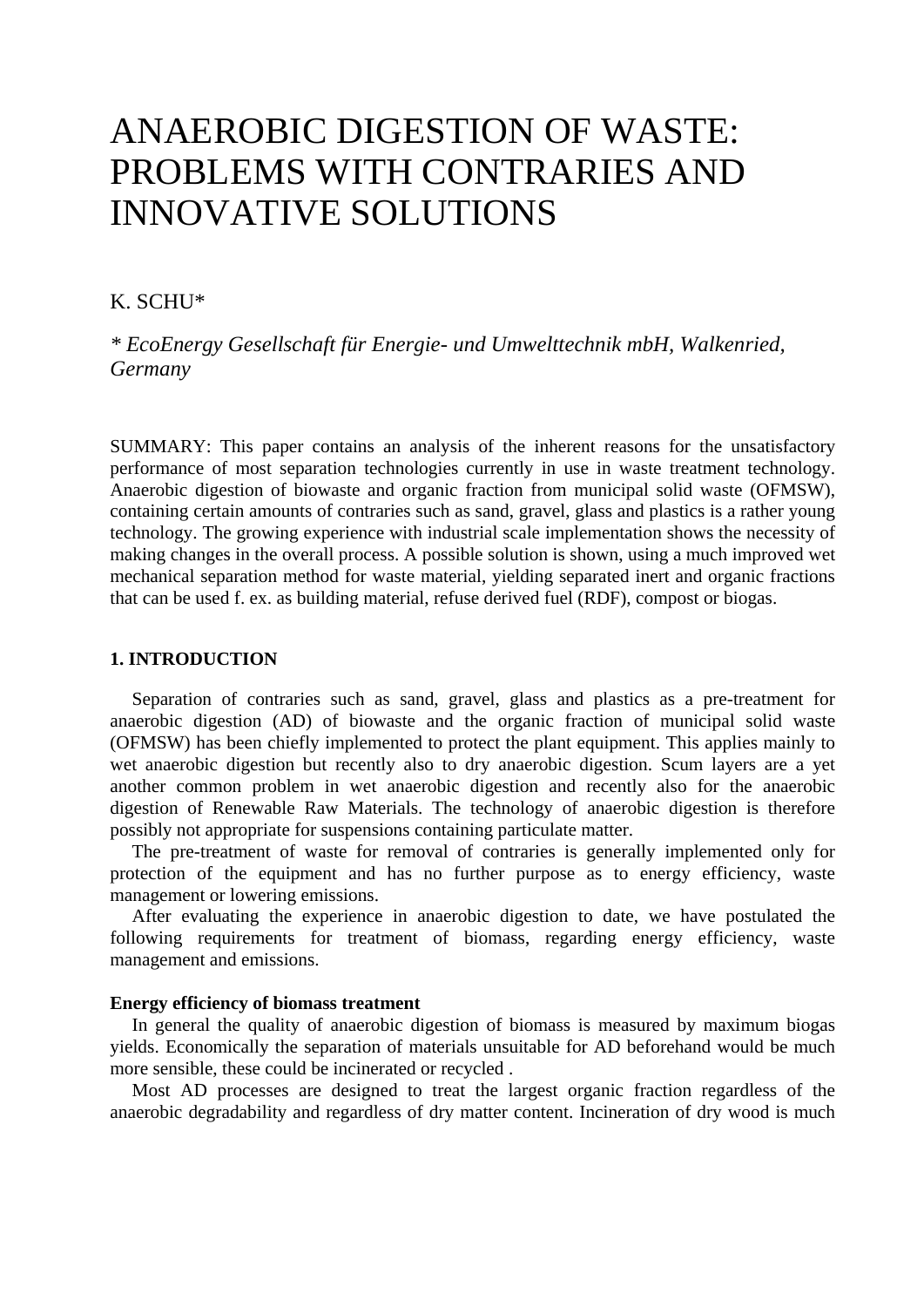more energy efficient than anaerobic digestion of dry wood. Accordingly anaerobic digestion of wet organic industrial waste with high biogas yields is more energy efficient than incineration of this wet material.

Organic matter, once free from contraries, can be dewatered by simple screw presses up to a dry matter content of more than 50 %. This dewatered material is already suitable for energy efficient incineration.

With an anaerobic digestible fraction of less than 50 %, as in f. ex. sewage rakings, thermal treatment like incineration or gasification even without drying is superior to fermentation. This is economically as well as regarding energy recovery the better alternative.

## **Waste management requirements for biomass treatment**

The former three-step hierarchy of waste management has changed into a five-step hierarchy (avoidance – reuse - recycling - energy recovery - disposal) according to the EU Waste Framework Direcitve. Sand, gravel, glass as well as compost or fibres can be recycled from organic waste.

However, recycling of compost and fibres depends on the successful removal of pollutants, contraries and easily degradable organic matter. Pollutants are mostly dissolved in the liquid phase or attached to the fine inert particles, but by aerobic or anaerobic biological treatment they are partly incorporated into organic matter. Therefore composting and most AD processes are not suited for removal of pollutants. Compost should further be free from abrasive materials such as sand to allow pelleting for better logistics and storage properties.

Similar quality standards apply also to incineration in power plants, especially in modern coal fired combustion. Here the content of heavy metals, chlorine and ash has to be quality assured.

## **Emissions from biomass treatment**

Emission reduction is a general concern, also in biomass treatment.  $CO<sub>2</sub>$ -emission originates from energy consumption for pretreatment as well as from consumption of natural gas for exhaust air treatment and from unrecovered energy from composting. Odour emissions can also be a problem, especially near residential areas.

Following these requirements, we developed a new technology for sustainable biomass treatment. During a research project from 2004 to 2006, sponsored by the "Deutsche Bundesstiftung Umwelt" and scientifically supported by University Duisburg-Essen, and by further research, we could show, that composting as well as anaerobic digestion of suspensions containing particulate matter can become superfluous.

#### **2. OVERVIEW OVER THE DEVELOPMENT OF AD IN GERMANY**

The historical overview shows the development of the different AD processes. In Germany, the "Act of Power Input from Renewable Energy" in 1990 brought the breakthrough for anaerobic digestion, but still focused on waste treatment. The substrates were mainly manure and co-substrates such as fodder and spoiled silage, not saleable potatoes, fat etc.

From 1992 to 1995 five anaerobic digestion plants exclusively for separately collected municipal biowaste, without co-fermentation were commissioned. Experiments with anaerobic digestion of OFMSW were conducted in test plants in Quarzbichl (dry AD), Münster (wet AD) and Kahlenberg (percolation). The first industrial scale plant was commissioned in Bassum for dry anaerobic digestion of OFMSW and sewage sludge. The total capacity for AD of OFMSW in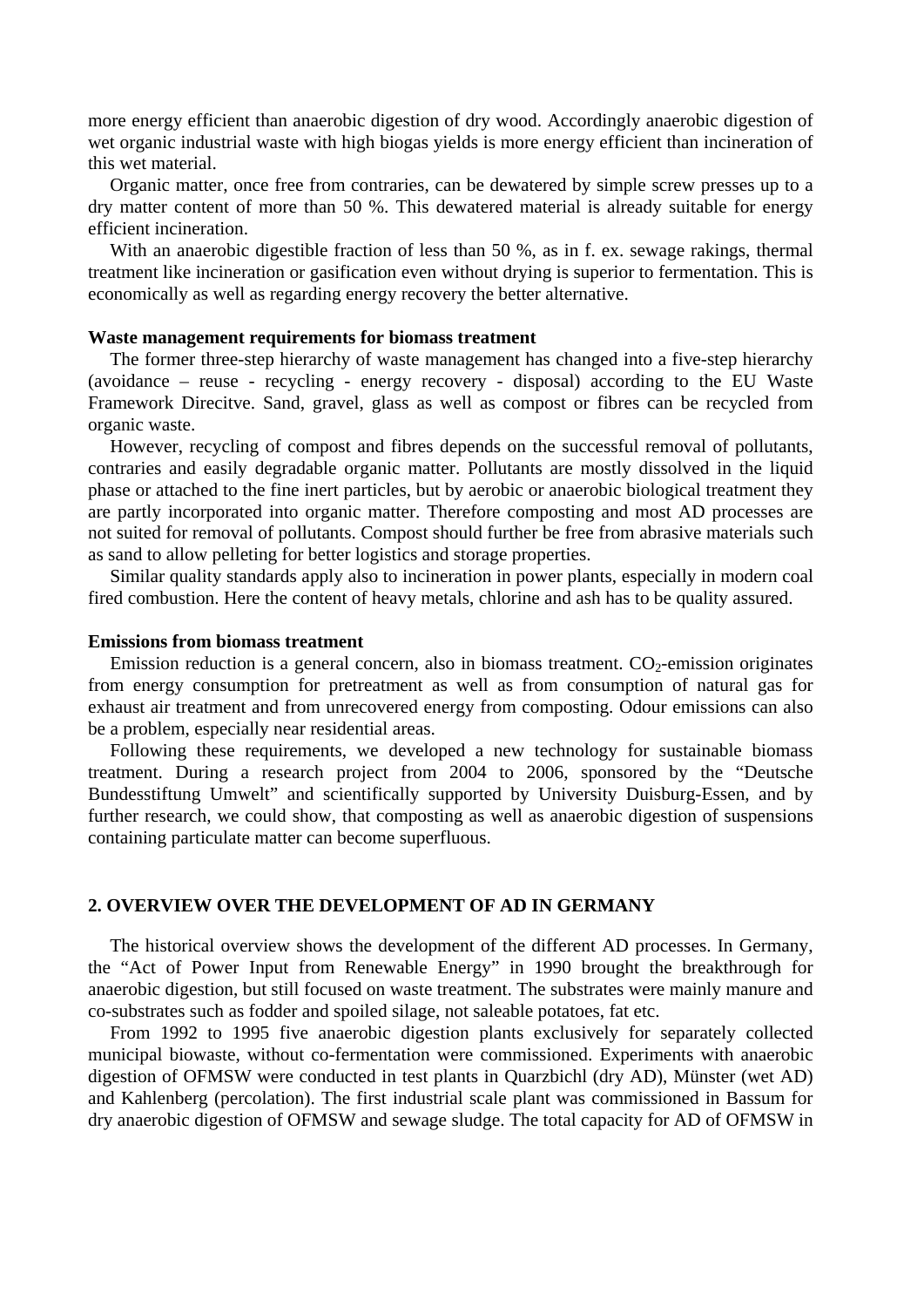2004 was 35.000 tons per year.

Following the "Renewable Energy Sources Act" in 2000 with an amendment in 2004, concerning specially the advancement of Renewable Raw Materials, the young AD technology has been booming without being prepared to full extent. Between 2005 and 2006 eleven AD plants for MSW with a total capacity of nearly 1 Million tons per year were commissioned.



Figure 1. Development of anaerobic digestion (not exhaustive)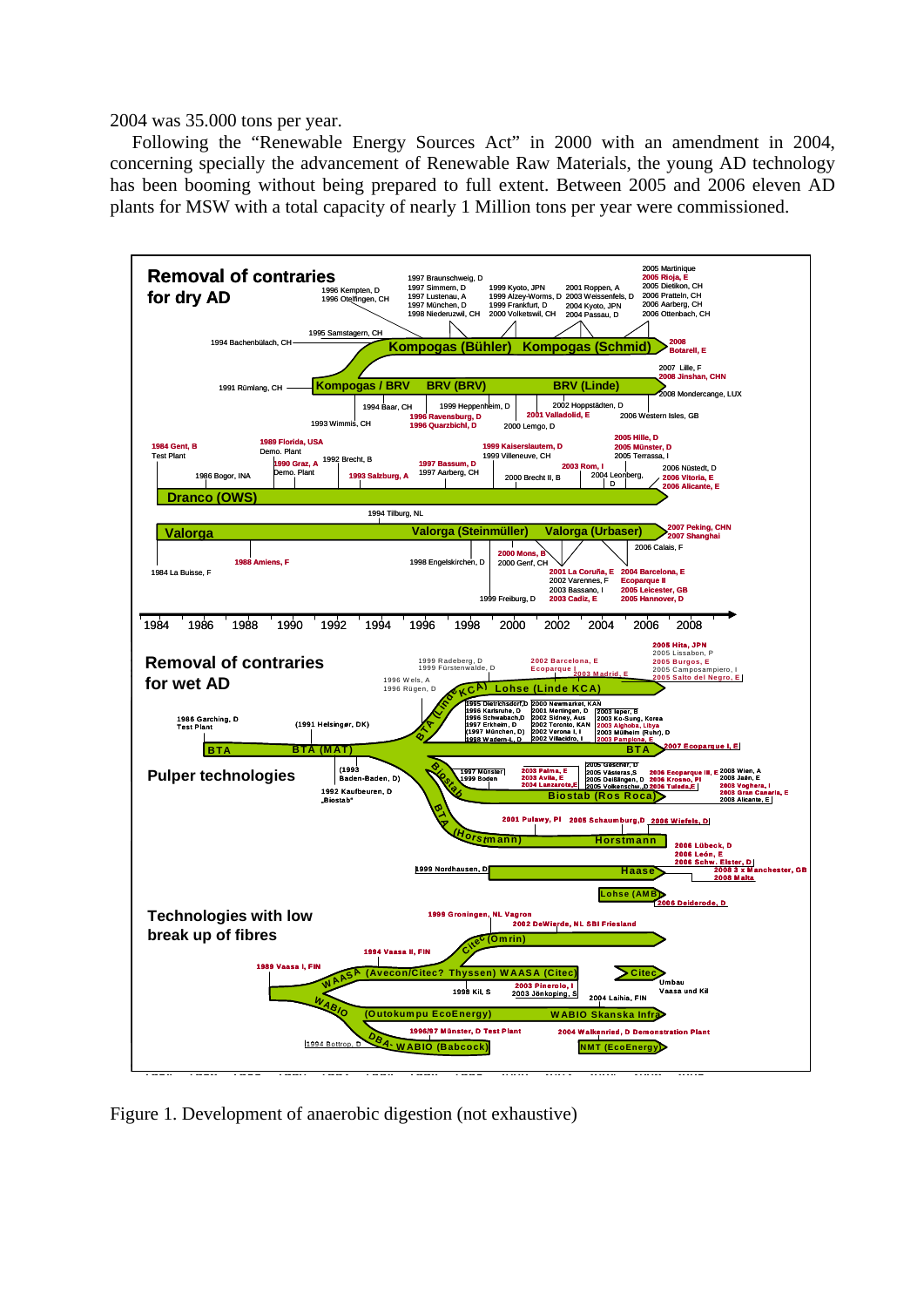#### **3. MECHANICAL TREATMENT AND REMOVAL OF CONTRARIES**

For pretreatment, biowaste and MSW are first shredded and screened to particle size of  $<$  40 mm to  $<$  120 mm and metals are separated. Further treatment varies, depending on the AD technology.

Anaerobic digestion processes can be classified into wet and dry processes, where solids are digested, and processes where the waste is washed and only the washwater is put through anaerobic wastewater treatment (wash process). This second type of technologies is including percolation technologies, technologies with hydrolysis and separation processes yielding wastewater enriched with easily biodegradable organic contents.



Figure 2. Principle of contraries removal for wet anaerobic digestion

Wet AD (Anaerobic Digestion) technologies usually separate contraries by grinding the material and mixing the material with water in a pulper. Part of the contraries can be separated from this suspension by gravity, but the separation is not complete due to the high viscosity of the suspension. Upon feeding the suspension into the digester the viscosity then drops quickly because of the bacterial digestion of soluble degradable components. For that reason sedimentation of sand in the digester as well as for the development of scum layers is often experienced.

Mechanical separation is more effective in processes without grinding or crushing of the waste material prior to separation. However, due to the low selectivity of the mostly one-stage separation processes the results are also not ideal.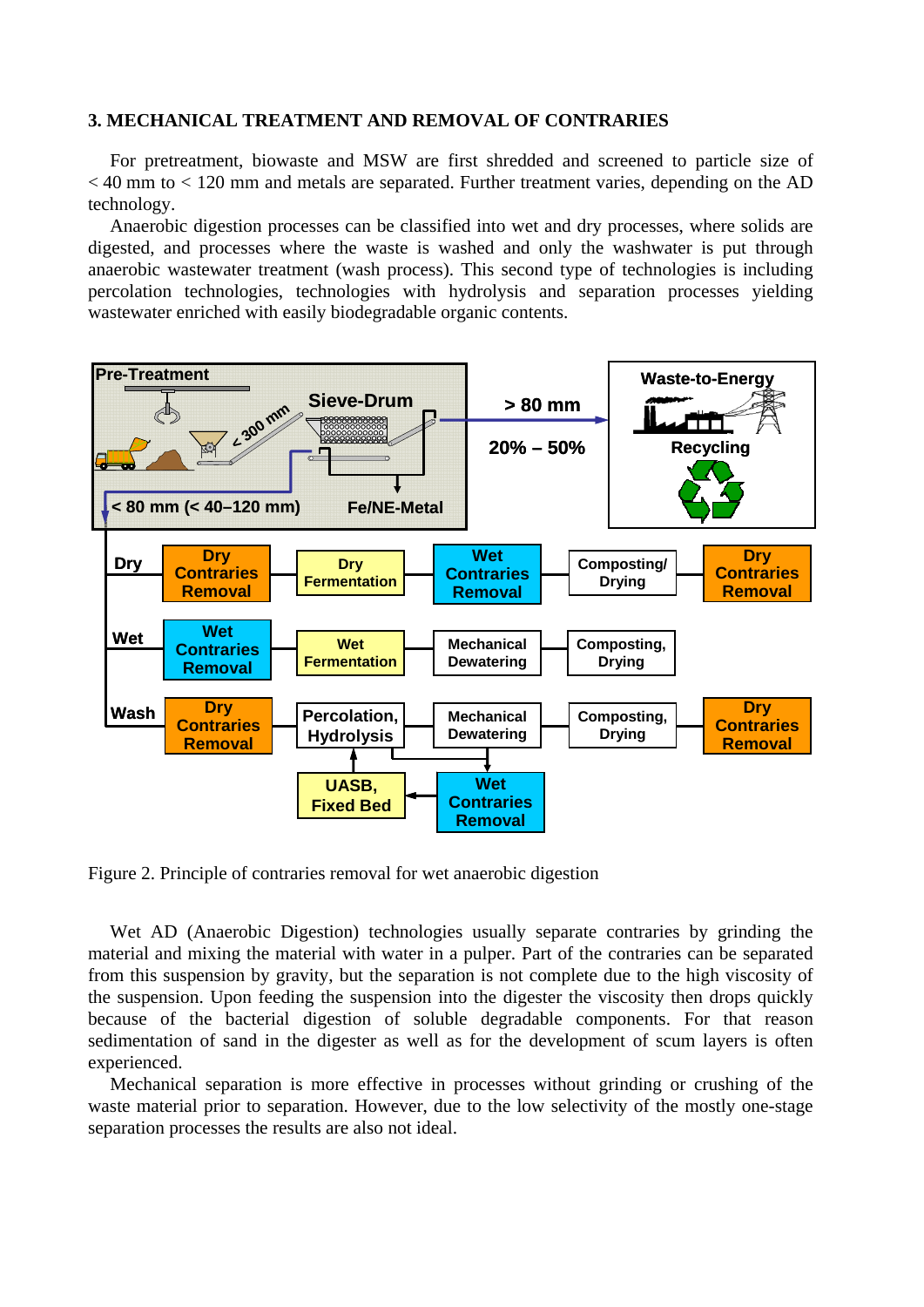

Figure 3. Principle of contraries removal for wet anaerobic digestion

In dry AD plants contraries usually do not interfere with the digestion process itself but are rather impeding dewatering of the digestate and cause similar problems as in wet AD processes.

### **3. ADVANCEMENT OF WET MECHANICAL TREATMENT**

By developing a new, advanced process for wet mechanical treatment of waste (NMTprocess), we could demonstrate that composting as well as anaerobic digestion of suspensions with particulate matter are not technically justifiable in the future.

Figure 1 shows the development of contraries removal for anaerobic digestion of solid waste including the DBA-WABIO-process. Babcock dropped the distribution of the process after the merger with Steinmüller in 1999. Our technology is based on the DBA-WABIO-process prinicple avoiding disruption of fibres and we have advanced it into a wash process.

Sand-free organic fractions are produced by a three-stage inert separation and simultaneous production of three organic fractions, washed stepwise with process water. The organic fractions are further separated into particle sizes of 100 µm to 10 mm, 10 mm to 30 mm and 30 mm to 80 mm. The organic fractions are separately dewatered by screw presses. Thus the press force is applied evenly to the material, because no coarser particles are blocking off gaps where the dewatering is hindered.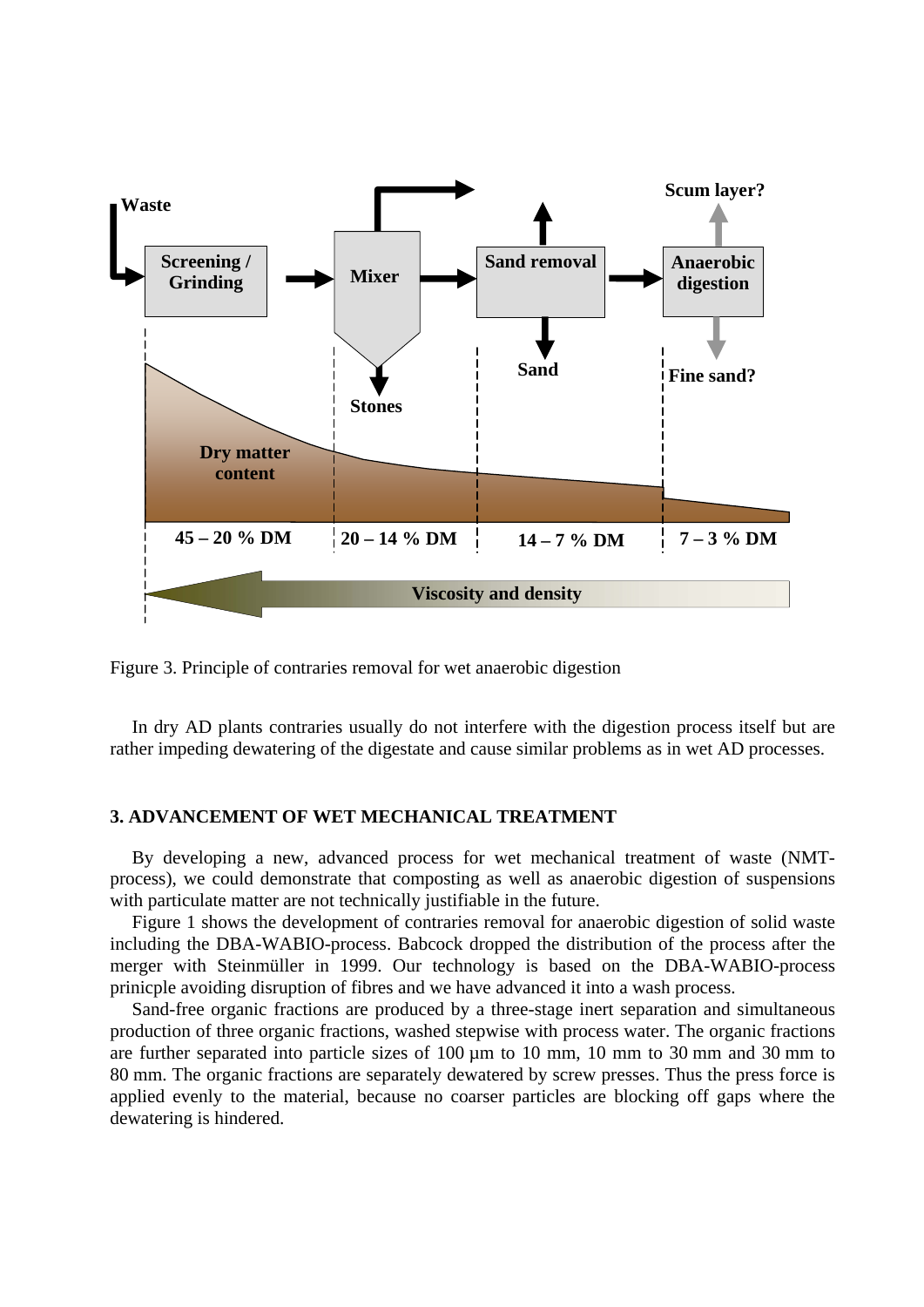As an additional distinction of the NMT-process the process water is heated to  $> 65$  °C for destabilising the cell walls and to enable a better cell disruption during dewatering in the screw press. This destabilising effect is due to the structure of the plant cell wall, consisting of not easily biodegradable cellulose fibrils. The fibrils are embedded into a matrix of hemicelluloses, lignin and pectin and are connected by hydrogen bonding. The hydrogen bonds destabilize at a temperature higher than 65 °C so that little shear force is already sufficient for cell disruption.



Figure 4. Wet mechanical separation with the NMT-Process

## **4. RESULTS AND DISCUSSION**

With the NMT-Process we have thus achieved dewatering biowaste and MSW to a dry matter content of  $> 60$  % - inert free - using simple screw presses without prior anaerobic digestion, percolation or hydrolysis. The low water content is due to the above described effect of thermomechanical-cell lysis (TMZ) since the cell disruption releases the cell water.

A further advantage of the process besides the high yield of easily biodegradable organic compounds is the selective disruption of the native organic fraction by TMZ into particles  $<$  5 mm. The particle size of the fossil organic fraction is not altered by TMZ. The hard plastics and plastic foils can therefore easily be separated from the native organic fraction by screening.

Dewatering of the inert fraction can be achieved without drying. The inert fractions are already dewatered and cleaned in the process with circulating water and fresh water so that they